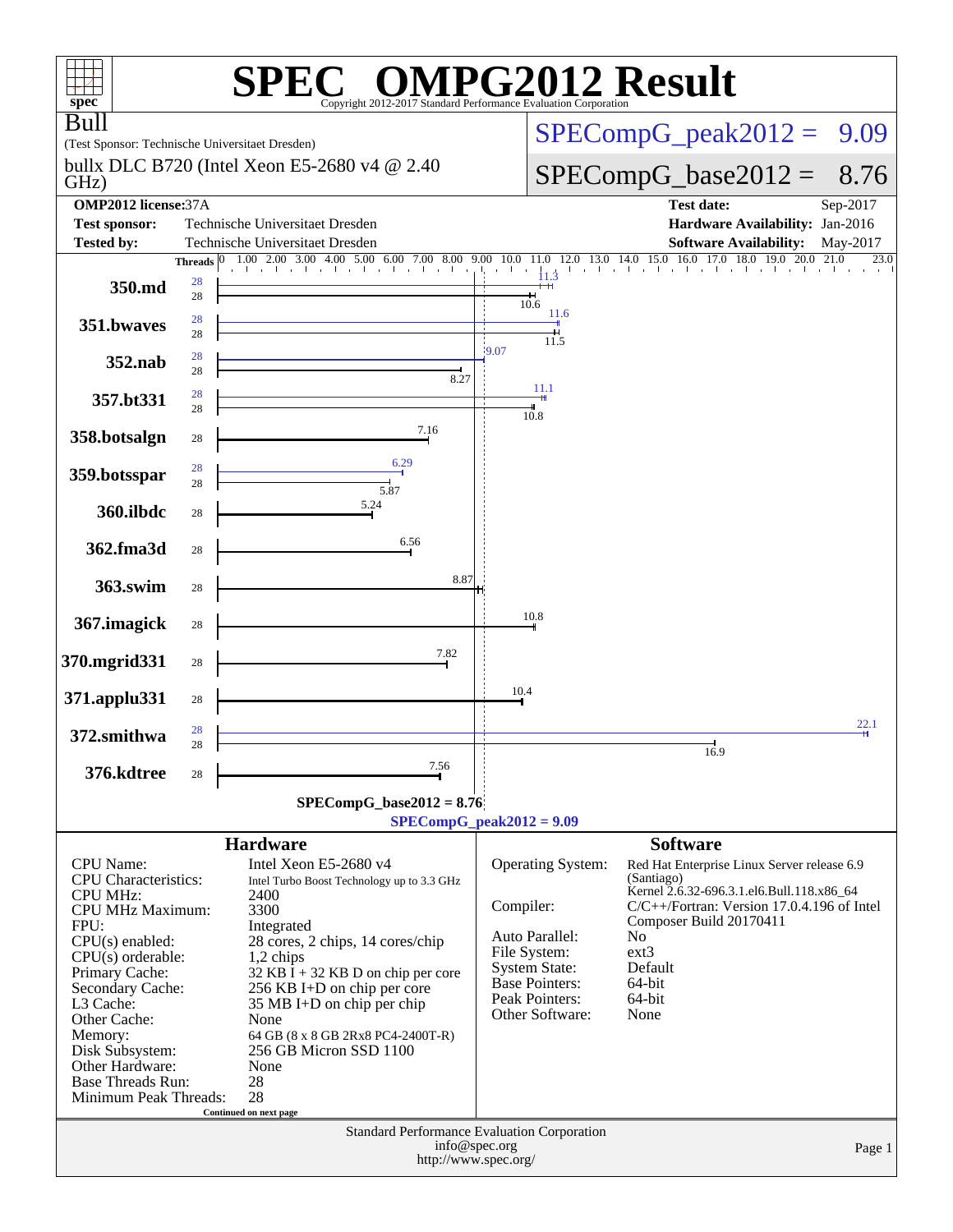# **[SPEC OMPG2012 Result](http://www.spec.org/auto/omp2012/Docs/result-fields.html#SPECOMPG2012Result)**

#### Bull

(Test Sponsor: Technische Universitaet Dresden)

GHz) bullx DLC B720 (Intel Xeon E5-2680 v4 @ 2.40

**[Test sponsor:](http://www.spec.org/auto/omp2012/Docs/result-fields.html#Testsponsor)** Technische Universitaet Dresden **[Hardware Availability:](http://www.spec.org/auto/omp2012/Docs/result-fields.html#HardwareAvailability) Jan-2016** 

[Maximum Peak Threads:](http://www.spec.org/auto/omp2012/Docs/result-fields.html#MaximumPeakThreads) 28

 $SPECompG_peak2012 = 9.09$  $SPECompG_peak2012 = 9.09$ 

### $SPECompG_base2012 = 8.76$  $SPECompG_base2012 = 8.76$

**[OMP2012 license:](http://www.spec.org/auto/omp2012/Docs/result-fields.html#OMP2012license)**37A **[Test date:](http://www.spec.org/auto/omp2012/Docs/result-fields.html#Testdate)** Sep-2017 **[Tested by:](http://www.spec.org/auto/omp2012/Docs/result-fields.html#Testedby)** Technische Universitaet Dresden **[Software Availability:](http://www.spec.org/auto/omp2012/Docs/result-fields.html#SoftwareAvailability)** May-2017

| <b>Results Table</b> |                                                          |                                                      |       |                                                                                                                                                                                                                                                                                              |       |                                                                     |               |    |                                                                                                                                                                                                                                                                                                                            |              |                                                                                                          |              |                |        |
|----------------------|----------------------------------------------------------|------------------------------------------------------|-------|----------------------------------------------------------------------------------------------------------------------------------------------------------------------------------------------------------------------------------------------------------------------------------------------|-------|---------------------------------------------------------------------|---------------|----|----------------------------------------------------------------------------------------------------------------------------------------------------------------------------------------------------------------------------------------------------------------------------------------------------------------------------|--------------|----------------------------------------------------------------------------------------------------------|--------------|----------------|--------|
|                      |                                                          |                                                      |       | <b>Base</b>                                                                                                                                                                                                                                                                                  |       |                                                                     |               |    |                                                                                                                                                                                                                                                                                                                            |              | <b>Peak</b>                                                                                              |              |                |        |
| <b>Benchmark</b>     | Threads Seconds                                          |                                                      | Ratio | <b>Seconds</b>                                                                                                                                                                                                                                                                               | Ratio | <b>Seconds</b>                                                      | Ratio         |    | <b>Threads Seconds</b>                                                                                                                                                                                                                                                                                                     | <b>Ratio</b> | <b>Seconds</b>                                                                                           | <b>Ratio</b> | <b>Seconds</b> | Ratio  |
| 350.md               | 28                                                       | 436                                                  | 10.6  | 435                                                                                                                                                                                                                                                                                          | 10.6  | 428                                                                 | 10.8          | 28 | 406                                                                                                                                                                                                                                                                                                                        | 11.4         | 422                                                                                                      | 11.0         | 411            | 11.3   |
| 351.bwaves           | 28                                                       | 394                                                  | 11.5  | 396                                                                                                                                                                                                                                                                                          | 11.4  | 390                                                                 | 11.6          | 28 | 390                                                                                                                                                                                                                                                                                                                        | 11.6         | 390                                                                                                      | <b>11.6</b>  | 392            | 11.6   |
| 352.nab              | 28                                                       | 471                                                  | 8.26  | 470                                                                                                                                                                                                                                                                                          | 8.27  | 469                                                                 | 8.30          | 28 | 429                                                                                                                                                                                                                                                                                                                        | 9.08         | 430                                                                                                      | 9.05         | 429            | 9.07   |
| 357.bt331            | 28                                                       | 440                                                  | 10.8  | 443                                                                                                                                                                                                                                                                                          | 10.7  | 441                                                                 | 10.8          | 28 | 424                                                                                                                                                                                                                                                                                                                        | 11.2         | 427                                                                                                      | 11.1         | 430            | 11.0   |
| 358.botsalgn         | 28                                                       | 607                                                  | 7.16  | 607                                                                                                                                                                                                                                                                                          | 7.16  | 607                                                                 | 7.16          | 28 | 607                                                                                                                                                                                                                                                                                                                        | 7.16         | 607                                                                                                      | 7.16         | 607            | 7.16   |
| 359.botsspar         | 28                                                       | 894                                                  | 5.87  | 895                                                                                                                                                                                                                                                                                          | 5.87  | 895                                                                 | 5.87          | 28 | 834                                                                                                                                                                                                                                                                                                                        | 6.29         | 834                                                                                                      | 6.30         | 834            | 6.29   |
| 360.ilbdc            | 28                                                       | 675                                                  | 5.27  | 679                                                                                                                                                                                                                                                                                          | 5.24  | 680                                                                 | 5.24          | 28 | 675                                                                                                                                                                                                                                                                                                                        | 5.27         | 679                                                                                                      | 5.24         | 680            | 5.24   |
| 362.fma3d            | 28                                                       | 576                                                  | 6.60  | 580                                                                                                                                                                                                                                                                                          | 6.55  | 579                                                                 | 6.56          | 28 | 576                                                                                                                                                                                                                                                                                                                        | 6.60         | 580                                                                                                      | 6.55         | 579            | 6.56   |
| 363.swim             | 28                                                       | 511                                                  | 8.87  | 511                                                                                                                                                                                                                                                                                          | 8.87  | 501                                                                 | 9.03          | 28 | 511                                                                                                                                                                                                                                                                                                                        | 8.87         | 511                                                                                                      | 8.87         | 501            | 9.03   |
| 367.imagick          | 28                                                       | 654                                                  | 10.8  | 651                                                                                                                                                                                                                                                                                          | 10.8  | 654                                                                 | 10.7          | 28 | 654                                                                                                                                                                                                                                                                                                                        | <b>10.8</b>  | 651                                                                                                      | 10.8         | 654            | 10.7   |
| 370.mgrid331         | 28                                                       | 565                                                  | 7.82  | 568                                                                                                                                                                                                                                                                                          | 7.78  | 566                                                                 | 7.82          | 28 | 565                                                                                                                                                                                                                                                                                                                        | 7.82         | 568                                                                                                      | 7.78         | 566            | 7.82   |
| 371.applu331         | 28                                                       | 585                                                  | 10.4  | 583                                                                                                                                                                                                                                                                                          | 10.4  | 585                                                                 | 10.4          | 28 | 585                                                                                                                                                                                                                                                                                                                        | 10.4         | 583                                                                                                      | 10.4         | 585            | 10.4   |
| 372.smithwa          | 28                                                       | 317                                                  | 16.9  | 317                                                                                                                                                                                                                                                                                          | 16.9  | 316                                                                 | 16.9          | 28 | 242                                                                                                                                                                                                                                                                                                                        | 22.2         | 244                                                                                                      | 22.0         | 242            | 22.1   |
| 376.kdtree           | 28                                                       | 593                                                  | 7.58  | 595                                                                                                                                                                                                                                                                                          | 7.56  | 596                                                                 | 7.54          | 28 | 593                                                                                                                                                                                                                                                                                                                        | 7.58         | 595                                                                                                      | 7.56         | 596            | 7.54   |
|                      |                                                          |                                                      |       |                                                                                                                                                                                                                                                                                              |       |                                                                     |               |    |                                                                                                                                                                                                                                                                                                                            |              | Results appear in the order in which they were run. Bold underlined text indicates a median measurement. |              |                |        |
|                      | From /proc/cpuinfo<br>caution.)<br>cache size : 35840 KB | 28 "processors"<br>cpu cores $: 14$<br>siblings : 14 |       | Sysinfo program /tmp/spec/1.1/Docs/sysinfo<br>running on taurusi4264 Tue Sep 5 11:27:41 2017<br>http://www.spec.org/omp2012/Docs/config.html#sysinfo<br>2 "physical id"s (chips)<br>physical 0: cores 0 1 2 3 4 5 6 8 9 10 11 12 13 14<br>physical 1: cores 0 1 2 3 4 5 6 8 9 10 11 12 13 14 |       |                                                                     |               |    | Revision 563 of 2016-06-10 (097295389cf6073d8c3b03fa376740a5)<br>This section contains SUT (System Under Test) info as seen by<br>some common utilities. To remove or add to this section, see:<br>model name: $Intel(R)$ Xeon(R) CPU E5-2680 v4 @ 2.40GHz<br>following excerpts from /proc/cpuinfo might not be reliable. |              | cores, siblings (Caution: counting these is hw and system dependent.                                     | Use with     | The            |        |
|                      | From /proc/meminfo<br>MemTotal:                          |                                                      |       | 65588120 kB                                                                                                                                                                                                                                                                                  |       | Continued on next page                                              |               |    |                                                                                                                                                                                                                                                                                                                            |              |                                                                                                          |              |                |        |
|                      |                                                          |                                                      |       |                                                                                                                                                                                                                                                                                              |       | Standard Performance Evaluation Corporation<br>http://www.spec.org/ | info@spec.org |    |                                                                                                                                                                                                                                                                                                                            |              |                                                                                                          |              |                | Page 2 |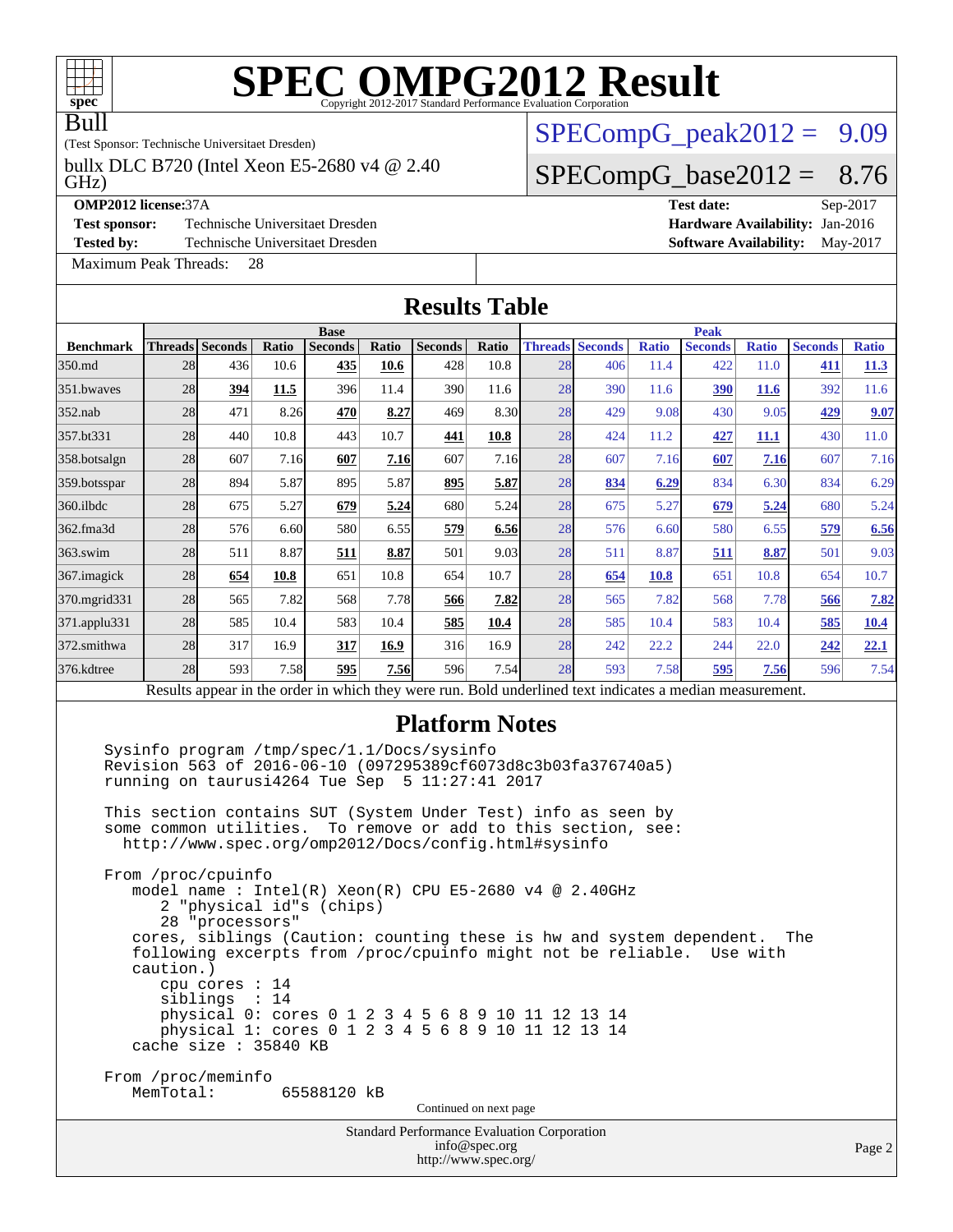| ${\bf S}$<br>U<br>Н<br>e |  |  |  |  |  |  |  |
|--------------------------|--|--|--|--|--|--|--|

Bull

# **[SPEC OMPG2012 Result](http://www.spec.org/auto/omp2012/Docs/result-fields.html#SPECOMPG2012Result)**

(Test Sponsor: Technische Universitaet Dresden)

GHz) bullx DLC B720 (Intel Xeon E5-2680 v4 @ 2.40  $SPECompG<sub>peak2012</sub> = 9.09$ 

#### $SPECompG_base2012 = 8.76$  $SPECompG_base2012 = 8.76$

**[Test sponsor:](http://www.spec.org/auto/omp2012/Docs/result-fields.html#Testsponsor)** Technische Universitaet Dresden **[Hardware Availability:](http://www.spec.org/auto/omp2012/Docs/result-fields.html#HardwareAvailability)** Jan-2016 **[Tested by:](http://www.spec.org/auto/omp2012/Docs/result-fields.html#Testedby)** Technische Universitaet Dresden **[Software Availability:](http://www.spec.org/auto/omp2012/Docs/result-fields.html#SoftwareAvailability)** May-2017

**[OMP2012 license:](http://www.spec.org/auto/omp2012/Docs/result-fields.html#OMP2012license)**37A **[Test date:](http://www.spec.org/auto/omp2012/Docs/result-fields.html#Testdate)** Sep-2017

#### **[Platform Notes \(Continued\)](http://www.spec.org/auto/omp2012/Docs/result-fields.html#PlatformNotes)**

HugePages\_Total: 0<br>Hugepagesize: 2048 kB Hugepagesize:

 /usr/bin/lsb\_release -d Red Hat Enterprise Linux Server release 6.9 (Santiago)

 From /etc/\*release\* /etc/\*version\* redhat-release: Red Hat Enterprise Linux Server release 6.9 (Santiago) system-release: Red Hat Enterprise Linux Server release 6.9 (Santiago) system-release-cpe: cpe:/o:redhat:enterprise\_linux:6server:ga:server

 uname -a: Linux taurusi4264 2.6.32-696.3.1.el6.Bull.118.x86\_64 #1 SMP Thu Jun 15 17:05:40 CEST 2017 x86\_64 x86\_64 x86\_64 GNU/Linux

run-level 3 Aug 1 18:29

 SPEC is set to: /tmp/spec/1.1 Filesystem Type Size Used Avail Use% Mounted on<br>
/dev/sda4 ext4 99G 1.7G 92G 2% /tmp 99G 1.7G

Cannot run dmidecode; consider saying 'chmod +s /usr/sbin/dmidecode'

(End of data from sysinfo program)

#### **[General Notes](http://www.spec.org/auto/omp2012/Docs/result-fields.html#GeneralNotes)**

System settings: HyperThreading: disabled Environment variables: ENV\_KMP\_AFFINITY=compact,0 ENV\_KMP\_LIBRARY=turnaround ENV\_KMP\_BLOCKTIME=infinite ENV\_KMP\_STACKSIZE=190M ENV\_OMP\_DYNAMIC=FALSE ENV\_OMP\_NESTED=FALSE

### **[Base Compiler Invocation](http://www.spec.org/auto/omp2012/Docs/result-fields.html#BaseCompilerInvocation)**

[C benchmarks](http://www.spec.org/auto/omp2012/Docs/result-fields.html#Cbenchmarks): [icc](http://www.spec.org/omp2012/results/res2017q4/omp2012-20171023-00134.flags.html#user_CCbase_intel_cc_a87c68a857bc5ec5362391a49d3a37a6)

[C++ benchmarks:](http://www.spec.org/auto/omp2012/Docs/result-fields.html#CXXbenchmarks) [icpc](http://www.spec.org/omp2012/results/res2017q4/omp2012-20171023-00134.flags.html#user_CXXbase_intel_CC_2d899f8d163502b12eb4a60069f80c1c)

[Fortran benchmarks](http://www.spec.org/auto/omp2012/Docs/result-fields.html#Fortranbenchmarks): [ifort](http://www.spec.org/omp2012/results/res2017q4/omp2012-20171023-00134.flags.html#user_FCbase_intel_f90_8a5e5e06b19a251bdeaf8fdab5d62f20)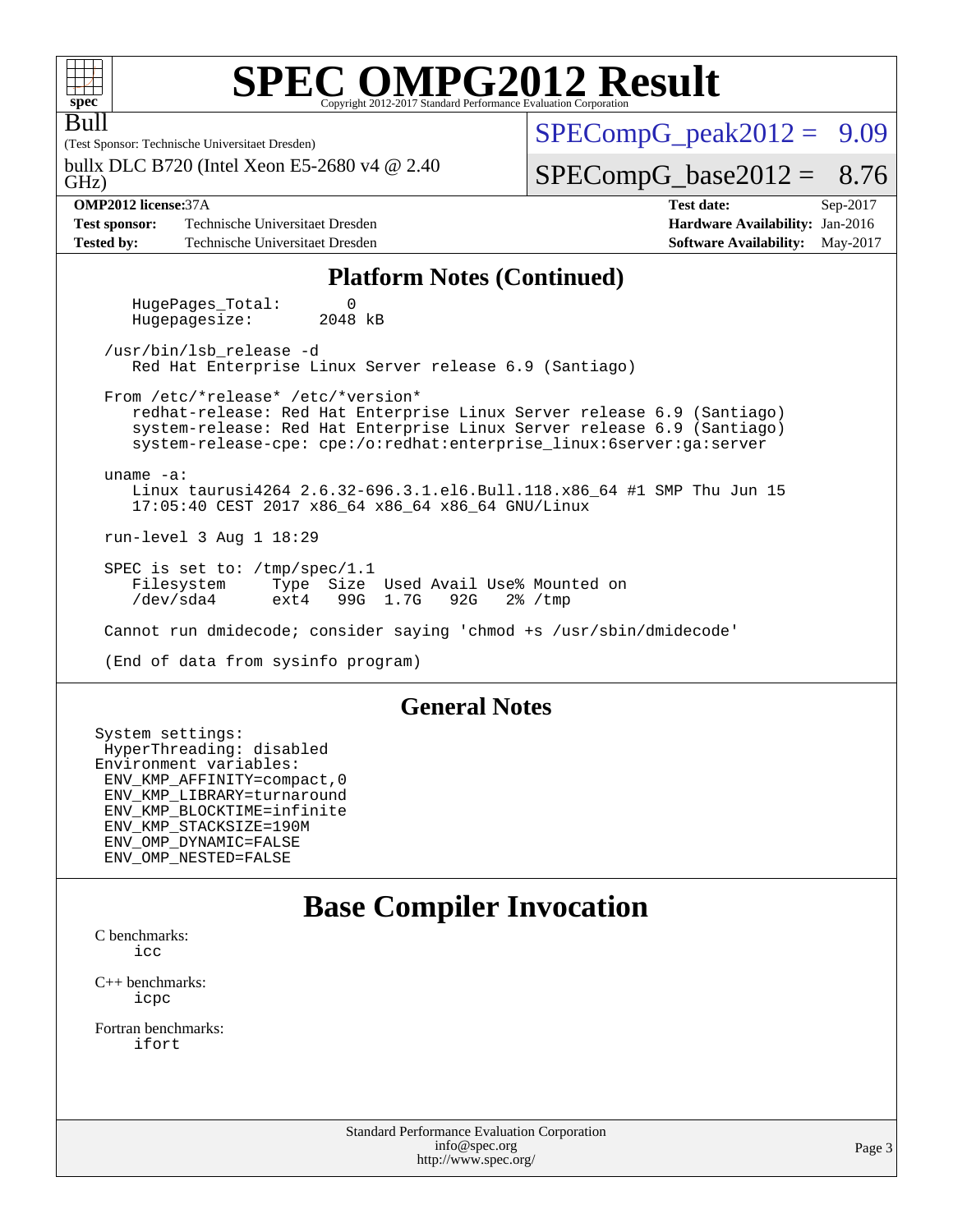

## **[SPEC OMPG2012 Result](http://www.spec.org/auto/omp2012/Docs/result-fields.html#SPECOMPG2012Result)**

(Test Sponsor: Technische Universitaet Dresden) Bull

GHz) bullx DLC B720 (Intel Xeon E5-2680 v4 @ 2.40

**[Test sponsor:](http://www.spec.org/auto/omp2012/Docs/result-fields.html#Testsponsor)** Technische Universitaet Dresden **[Hardware Availability:](http://www.spec.org/auto/omp2012/Docs/result-fields.html#HardwareAvailability) Jan-2016 [Tested by:](http://www.spec.org/auto/omp2012/Docs/result-fields.html#Testedby)** Technische Universitaet Dresden **[Software Availability:](http://www.spec.org/auto/omp2012/Docs/result-fields.html#SoftwareAvailability)** May-2017

 $SPECompG_peak2012 = 9.09$  $SPECompG_peak2012 = 9.09$ 

 $SPECompG_base2012 = 8.76$  $SPECompG_base2012 = 8.76$ 

**[OMP2012 license:](http://www.spec.org/auto/omp2012/Docs/result-fields.html#OMP2012license)**37A **[Test date:](http://www.spec.org/auto/omp2012/Docs/result-fields.html#Testdate)** Sep-2017

#### **[Base Portability Flags](http://www.spec.org/auto/omp2012/Docs/result-fields.html#BasePortabilityFlags)**

 350.md: [-FR](http://www.spec.org/omp2012/results/res2017q4/omp2012-20171023-00134.flags.html#user_baseFPORTABILITY350_md_port_fr_826f1f71b114efdd895e50dc86c480ee) 357.bt331: [-mcmodel=medium](http://www.spec.org/omp2012/results/res2017q4/omp2012-20171023-00134.flags.html#user_basePORTABILITY357_bt331_mcmodel_3a41622424bdd074c4f0f2d2f224c7e5) 363.swim: [-mcmodel=medium](http://www.spec.org/omp2012/results/res2017q4/omp2012-20171023-00134.flags.html#user_basePORTABILITY363_swim_mcmodel_3a41622424bdd074c4f0f2d2f224c7e5) 367.imagick: [-std=c99](http://www.spec.org/omp2012/results/res2017q4/omp2012-20171023-00134.flags.html#user_baseCPORTABILITY367_imagick_port_std_2ec6533b6e06f1c4a6c9b78d9e9cde24)

**[Base Optimization Flags](http://www.spec.org/auto/omp2012/Docs/result-fields.html#BaseOptimizationFlags)**

[C benchmarks](http://www.spec.org/auto/omp2012/Docs/result-fields.html#Cbenchmarks):

[-O2](http://www.spec.org/omp2012/results/res2017q4/omp2012-20171023-00134.flags.html#user_CCbase_O_b5fb2f64a2668606ede8f74eb708e30b) [-openmp](http://www.spec.org/omp2012/results/res2017q4/omp2012-20171023-00134.flags.html#user_CCbase_F-openmp) [-ipo](http://www.spec.org/omp2012/results/res2017q4/omp2012-20171023-00134.flags.html#user_CCbase_ipo) [-xCORE-AVX2](http://www.spec.org/omp2012/results/res2017q4/omp2012-20171023-00134.flags.html#user_CCbase_xCORE-AVX2) [-ansi-alias](http://www.spec.org/omp2012/results/res2017q4/omp2012-20171023-00134.flags.html#user_CCbase_ansi-alias)

[C++ benchmarks:](http://www.spec.org/auto/omp2012/Docs/result-fields.html#CXXbenchmarks)

[-O2](http://www.spec.org/omp2012/results/res2017q4/omp2012-20171023-00134.flags.html#user_CXXbase_O_b5fb2f64a2668606ede8f74eb708e30b) [-openmp](http://www.spec.org/omp2012/results/res2017q4/omp2012-20171023-00134.flags.html#user_CXXbase_F-openmp) [-ipo](http://www.spec.org/omp2012/results/res2017q4/omp2012-20171023-00134.flags.html#user_CXXbase_ipo) [-xCORE-AVX2](http://www.spec.org/omp2012/results/res2017q4/omp2012-20171023-00134.flags.html#user_CXXbase_xCORE-AVX2) [-ansi-alias](http://www.spec.org/omp2012/results/res2017q4/omp2012-20171023-00134.flags.html#user_CXXbase_ansi-alias)

[Fortran benchmarks](http://www.spec.org/auto/omp2012/Docs/result-fields.html#Fortranbenchmarks):

[-O2](http://www.spec.org/omp2012/results/res2017q4/omp2012-20171023-00134.flags.html#user_FCbase_O_b5fb2f64a2668606ede8f74eb708e30b) [-openmp](http://www.spec.org/omp2012/results/res2017q4/omp2012-20171023-00134.flags.html#user_FCbase_F-openmp) [-ipo](http://www.spec.org/omp2012/results/res2017q4/omp2012-20171023-00134.flags.html#user_FCbase_ipo) [-xCORE-AVX2](http://www.spec.org/omp2012/results/res2017q4/omp2012-20171023-00134.flags.html#user_FCbase_xCORE-AVX2) [-align array64byte](http://www.spec.org/omp2012/results/res2017q4/omp2012-20171023-00134.flags.html#user_FCbase_align-array64byte_c9377f996e966d652baaf753401d4725)

**[Peak Compiler Invocation](http://www.spec.org/auto/omp2012/Docs/result-fields.html#PeakCompilerInvocation)**

[C benchmarks](http://www.spec.org/auto/omp2012/Docs/result-fields.html#Cbenchmarks): [icc](http://www.spec.org/omp2012/results/res2017q4/omp2012-20171023-00134.flags.html#user_CCpeak_intel_cc_a87c68a857bc5ec5362391a49d3a37a6)

[C++ benchmarks:](http://www.spec.org/auto/omp2012/Docs/result-fields.html#CXXbenchmarks) [icpc](http://www.spec.org/omp2012/results/res2017q4/omp2012-20171023-00134.flags.html#user_CXXpeak_intel_CC_2d899f8d163502b12eb4a60069f80c1c)

[Fortran benchmarks](http://www.spec.org/auto/omp2012/Docs/result-fields.html#Fortranbenchmarks): [ifort](http://www.spec.org/omp2012/results/res2017q4/omp2012-20171023-00134.flags.html#user_FCpeak_intel_f90_8a5e5e06b19a251bdeaf8fdab5d62f20)

#### **[Peak Portability Flags](http://www.spec.org/auto/omp2012/Docs/result-fields.html#PeakPortabilityFlags)**

 350.md: [-FR](http://www.spec.org/omp2012/results/res2017q4/omp2012-20171023-00134.flags.html#user_peakFPORTABILITY350_md_port_fr_826f1f71b114efdd895e50dc86c480ee) 357.bt331: [-mcmodel=medium](http://www.spec.org/omp2012/results/res2017q4/omp2012-20171023-00134.flags.html#user_peakPORTABILITY357_bt331_mcmodel_3a41622424bdd074c4f0f2d2f224c7e5) 363.swim: [-mcmodel=medium](http://www.spec.org/omp2012/results/res2017q4/omp2012-20171023-00134.flags.html#user_peakPORTABILITY363_swim_mcmodel_3a41622424bdd074c4f0f2d2f224c7e5) 367.imagick: [-std=c99](http://www.spec.org/omp2012/results/res2017q4/omp2012-20171023-00134.flags.html#user_peakCPORTABILITY367_imagick_port_std_2ec6533b6e06f1c4a6c9b78d9e9cde24)

## **[Peak Optimization Flags](http://www.spec.org/auto/omp2012/Docs/result-fields.html#PeakOptimizationFlags)**

[C benchmarks](http://www.spec.org/auto/omp2012/Docs/result-fields.html#Cbenchmarks):

 352.nab: [-O3](http://www.spec.org/omp2012/results/res2017q4/omp2012-20171023-00134.flags.html#user_peakOPTIMIZE352_nab_O_1ec1effec8bc51870b35e140487c521e) [-openmp](http://www.spec.org/omp2012/results/res2017q4/omp2012-20171023-00134.flags.html#user_peakOPTIMIZE352_nab_F-openmp) [-ipo](http://www.spec.org/omp2012/results/res2017q4/omp2012-20171023-00134.flags.html#user_peakOPTIMIZE352_nab_ipo) [-xCORE-AVX2](http://www.spec.org/omp2012/results/res2017q4/omp2012-20171023-00134.flags.html#user_peakOPTIMIZE352_nab_xCORE-AVX2) [-fno-alias](http://www.spec.org/omp2012/results/res2017q4/omp2012-20171023-00134.flags.html#user_peakOPTIMIZE352_nab_f-no-alias_694e77f6c5a51e658e82ccff53a9e63a) [-opt-malloc-options=1](http://www.spec.org/omp2012/results/res2017q4/omp2012-20171023-00134.flags.html#user_peakOPTIMIZE352_nab_f-opt-malloc-options_d882ffc6ff87e51efe45f9a5190004b0) [-opt-calloc](http://www.spec.org/omp2012/results/res2017q4/omp2012-20171023-00134.flags.html#user_peakOPTIMIZE352_nab_f-opt-calloc) [-fp-model fast=2](http://www.spec.org/omp2012/results/res2017q4/omp2012-20171023-00134.flags.html#user_peakOPTIMIZE352_nab_f-fp-model_a7fb8ccb7275e23f0079632c153cfcab) [-no-prec-div](http://www.spec.org/omp2012/results/res2017q4/omp2012-20171023-00134.flags.html#user_peakOPTIMIZE352_nab_no-prec-div) [-no-prec-sqrt](http://www.spec.org/omp2012/results/res2017q4/omp2012-20171023-00134.flags.html#user_peakOPTIMIZE352_nab_no-prec-sqrt) [-ansi-alias](http://www.spec.org/omp2012/results/res2017q4/omp2012-20171023-00134.flags.html#user_peakCOPTIMIZE352_nab_ansi-alias)

Continued on next page

Standard Performance Evaluation Corporation [info@spec.org](mailto:info@spec.org) <http://www.spec.org/>

Page 4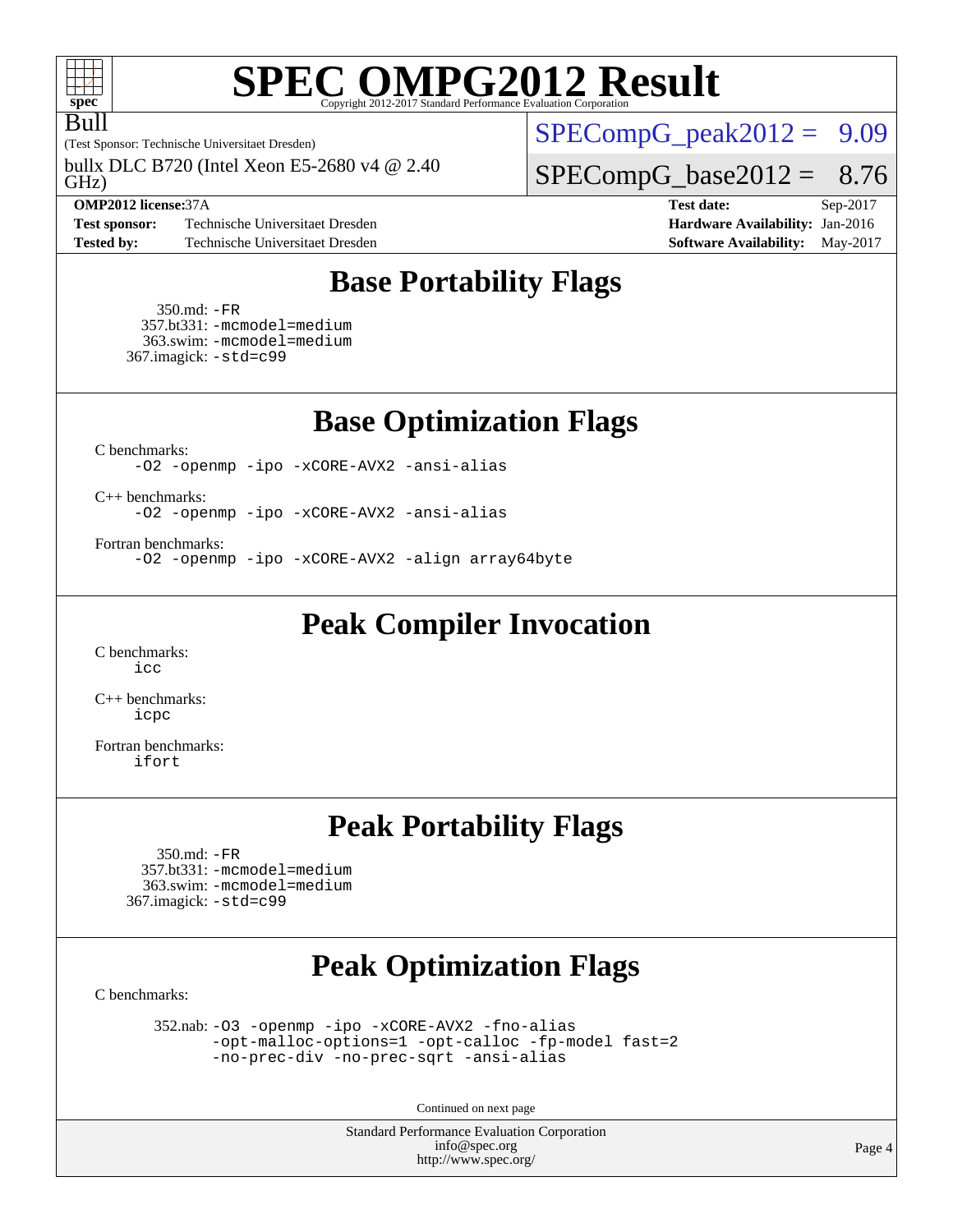

Bull

# **[SPEC OMPG2012 Result](http://www.spec.org/auto/omp2012/Docs/result-fields.html#SPECOMPG2012Result)**

(Test Sponsor: Technische Universitaet Dresden)

GHz) bullx DLC B720 (Intel Xeon E5-2680 v4 @ 2.40

**[Test sponsor:](http://www.spec.org/auto/omp2012/Docs/result-fields.html#Testsponsor)** Technische Universitaet Dresden **[Hardware Availability:](http://www.spec.org/auto/omp2012/Docs/result-fields.html#HardwareAvailability) Jan-2016 [Tested by:](http://www.spec.org/auto/omp2012/Docs/result-fields.html#Testedby)** Technische Universitaet Dresden **[Software Availability:](http://www.spec.org/auto/omp2012/Docs/result-fields.html#SoftwareAvailability)** May-2017

 $SPECompG_peak2012 = 9.09$  $SPECompG_peak2012 = 9.09$ 

 $SPECompG_base2012 = 8.76$  $SPECompG_base2012 = 8.76$ 

**[OMP2012 license:](http://www.spec.org/auto/omp2012/Docs/result-fields.html#OMP2012license)**37A **[Test date:](http://www.spec.org/auto/omp2012/Docs/result-fields.html#Testdate)** Sep-2017

## **[Peak Optimization Flags \(Continued\)](http://www.spec.org/auto/omp2012/Docs/result-fields.html#PeakOptimizationFlags)**

 $358.$ botsalgn: basepeak = yes

359.botsspar: [-O3](http://www.spec.org/omp2012/results/res2017q4/omp2012-20171023-00134.flags.html#user_peakOPTIMIZE359_botsspar_O_1ec1effec8bc51870b35e140487c521e) [-openmp](http://www.spec.org/omp2012/results/res2017q4/omp2012-20171023-00134.flags.html#user_peakOPTIMIZE359_botsspar_F-openmp) [-ipo](http://www.spec.org/omp2012/results/res2017q4/omp2012-20171023-00134.flags.html#user_peakOPTIMIZE359_botsspar_ipo) [-xCORE-AVX2](http://www.spec.org/omp2012/results/res2017q4/omp2012-20171023-00134.flags.html#user_peakOPTIMIZE359_botsspar_xCORE-AVX2) [-fno-alias](http://www.spec.org/omp2012/results/res2017q4/omp2012-20171023-00134.flags.html#user_peakOPTIMIZE359_botsspar_f-no-alias_694e77f6c5a51e658e82ccff53a9e63a) [-ansi-alias](http://www.spec.org/omp2012/results/res2017q4/omp2012-20171023-00134.flags.html#user_peakCOPTIMIZE359_botsspar_ansi-alias)

367.imagick: basepeak = yes

 372.smithwa: [-O2](http://www.spec.org/omp2012/results/res2017q4/omp2012-20171023-00134.flags.html#user_peakOPTIMIZE372_smithwa_O_b5fb2f64a2668606ede8f74eb708e30b) [-openmp](http://www.spec.org/omp2012/results/res2017q4/omp2012-20171023-00134.flags.html#user_peakOPTIMIZE372_smithwa_F-openmp) [-ipo](http://www.spec.org/omp2012/results/res2017q4/omp2012-20171023-00134.flags.html#user_peakOPTIMIZE372_smithwa_ipo) [-xCORE-AVX2](http://www.spec.org/omp2012/results/res2017q4/omp2012-20171023-00134.flags.html#user_peakOPTIMIZE372_smithwa_xCORE-AVX2) [-fno-alias](http://www.spec.org/omp2012/results/res2017q4/omp2012-20171023-00134.flags.html#user_peakOPTIMIZE372_smithwa_f-no-alias_694e77f6c5a51e658e82ccff53a9e63a) [-opt-streaming-stores always](http://www.spec.org/omp2012/results/res2017q4/omp2012-20171023-00134.flags.html#user_peakOPTIMIZE372_smithwa_f-opt-streaming-stores-always_66f55dbc532842151ebc4c82f4f5b019) [-opt-malloc-options=1](http://www.spec.org/omp2012/results/res2017q4/omp2012-20171023-00134.flags.html#user_peakOPTIMIZE372_smithwa_f-opt-malloc-options_d882ffc6ff87e51efe45f9a5190004b0) [-ansi-alias](http://www.spec.org/omp2012/results/res2017q4/omp2012-20171023-00134.flags.html#user_peakCOPTIMIZE372_smithwa_ansi-alias)

[C++ benchmarks:](http://www.spec.org/auto/omp2012/Docs/result-fields.html#CXXbenchmarks)

376.kdtree: basepeak = yes

[Fortran benchmarks](http://www.spec.org/auto/omp2012/Docs/result-fields.html#Fortranbenchmarks):

 350.md: [-O2](http://www.spec.org/omp2012/results/res2017q4/omp2012-20171023-00134.flags.html#user_peakOPTIMIZE350_md_O_b5fb2f64a2668606ede8f74eb708e30b) [-openmp](http://www.spec.org/omp2012/results/res2017q4/omp2012-20171023-00134.flags.html#user_peakOPTIMIZE350_md_F-openmp) [-ipo](http://www.spec.org/omp2012/results/res2017q4/omp2012-20171023-00134.flags.html#user_peakOPTIMIZE350_md_ipo) [-xCORE-AVX2](http://www.spec.org/omp2012/results/res2017q4/omp2012-20171023-00134.flags.html#user_peakOPTIMIZE350_md_xCORE-AVX2) [-fno-alias](http://www.spec.org/omp2012/results/res2017q4/omp2012-20171023-00134.flags.html#user_peakOPTIMIZE350_md_f-no-alias_694e77f6c5a51e658e82ccff53a9e63a) [-opt-malloc-options=1](http://www.spec.org/omp2012/results/res2017q4/omp2012-20171023-00134.flags.html#user_peakOPTIMIZE350_md_f-opt-malloc-options_d882ffc6ff87e51efe45f9a5190004b0) [-fp-model fast=2](http://www.spec.org/omp2012/results/res2017q4/omp2012-20171023-00134.flags.html#user_peakFOPTIMIZE350_md_f-fp-model_a7fb8ccb7275e23f0079632c153cfcab) [-no-prec-div](http://www.spec.org/omp2012/results/res2017q4/omp2012-20171023-00134.flags.html#user_peakFOPTIMIZE350_md_no-prec-div) [-no-prec-sqrt](http://www.spec.org/omp2012/results/res2017q4/omp2012-20171023-00134.flags.html#user_peakFOPTIMIZE350_md_no-prec-sqrt) [-align array64byte](http://www.spec.org/omp2012/results/res2017q4/omp2012-20171023-00134.flags.html#user_peakFOPTIMIZE350_md_align-array64byte_c9377f996e966d652baaf753401d4725)

 351.bwaves: [-O3](http://www.spec.org/omp2012/results/res2017q4/omp2012-20171023-00134.flags.html#user_peakOPTIMIZE351_bwaves_O_1ec1effec8bc51870b35e140487c521e) [-openmp](http://www.spec.org/omp2012/results/res2017q4/omp2012-20171023-00134.flags.html#user_peakOPTIMIZE351_bwaves_F-openmp) [-ipo](http://www.spec.org/omp2012/results/res2017q4/omp2012-20171023-00134.flags.html#user_peakOPTIMIZE351_bwaves_ipo) [-xCORE-AVX2](http://www.spec.org/omp2012/results/res2017q4/omp2012-20171023-00134.flags.html#user_peakOPTIMIZE351_bwaves_xCORE-AVX2) [-fno-alias](http://www.spec.org/omp2012/results/res2017q4/omp2012-20171023-00134.flags.html#user_peakOPTIMIZE351_bwaves_f-no-alias_694e77f6c5a51e658e82ccff53a9e63a) [-fp-model fast=2](http://www.spec.org/omp2012/results/res2017q4/omp2012-20171023-00134.flags.html#user_peakFOPTIMIZE351_bwaves_f-fp-model_a7fb8ccb7275e23f0079632c153cfcab) [-no-prec-div](http://www.spec.org/omp2012/results/res2017q4/omp2012-20171023-00134.flags.html#user_peakFOPTIMIZE351_bwaves_no-prec-div) [-no-prec-sqrt](http://www.spec.org/omp2012/results/res2017q4/omp2012-20171023-00134.flags.html#user_peakFOPTIMIZE351_bwaves_no-prec-sqrt) [-align array64byte](http://www.spec.org/omp2012/results/res2017q4/omp2012-20171023-00134.flags.html#user_peakFOPTIMIZE351_bwaves_align-array64byte_c9377f996e966d652baaf753401d4725)

357.bt331: Same as 351.bwaves

360.ilbdc: basepeak = yes

 $362$ .fma3d: basepeak = yes

363.swim: basepeak = yes

370.mgrid331: basepeak = yes

 $371$ .applu $331$ : basepeak = yes

The flags file that was used to format this result can be browsed at <http://www.spec.org/omp2012/flags/icc2018-openmp.html>

You can also download the XML flags source by saving the following link: <http://www.spec.org/omp2012/flags/icc2018-openmp.xml>

> Standard Performance Evaluation Corporation [info@spec.org](mailto:info@spec.org) <http://www.spec.org/>